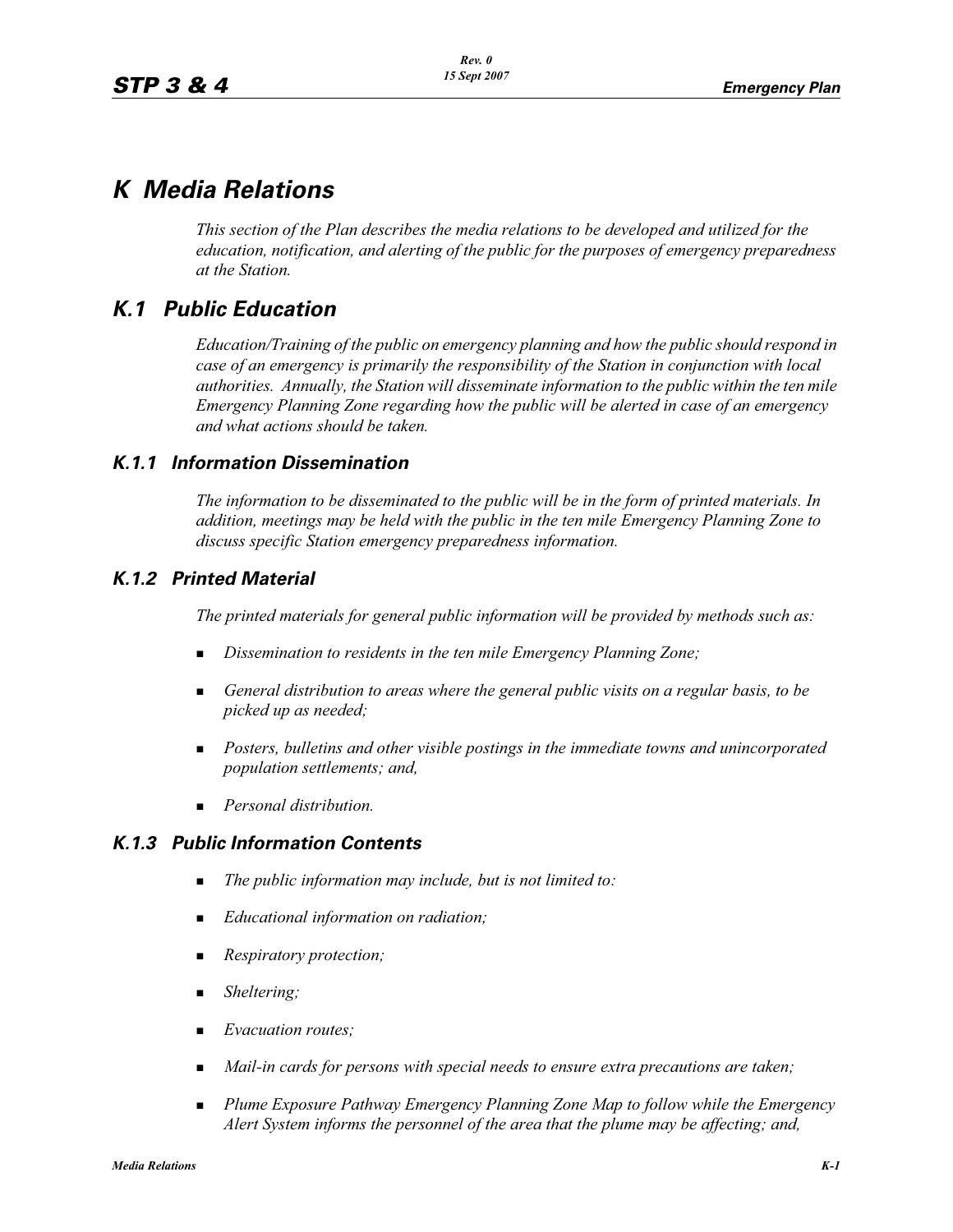- -*Contacts and telephone numbers for additional information.*
- **•** Public information material is available to residents along with a Spanish information *number.*

#### *K.1.4 Station Continuing Education/Information Program*

*The Station promotes a continuing program of public education throughout the Station in regard to nuclear power in general and the Station in particular. Emergency planning will be* is *included in these information programs.* 

#### *K.1.5 Education Responsibility*

*Education of the public regarding nuclear power and emergency response planning is the responsibility of the Supervisor, Emergency Response.* 

#### *K.1.6 Distribution of Alert Radios*

*The Supervisor, Emergency Response or designee will distribute the alert radios and provide the public with an introduction to the emergency notification process.* 

### *K.2 Public Information Distribution*

*The public information is distributed annually by mail to residences, businesses, and public buildings within the ten mile Emergency Planning Zone of the Station.*

### *K.3 Transient Population Distribution*

*A general distribution to reach the transient population is achieved by posting information in public areas and by placing supplies of prepared written materials in areas where the general populace frequents.* 

### *K.4 Education and Information Program Resources*

*Media advertisements, telephone messages, news releases, and public information seminars may be utilized as necessary to achieve an effective information and education program.* 

#### *K.4.1 News Media Participation*

*At least annually, the news media will be invited to participate in a program to acquaint them with the emergency planning effort at the Station. Typical topics covered will be information concerning radiation, and points of contact for release of information to the media in case of an emergency, or for plant specific material sent to the media.*

#### *K.4.2 Specific Media Requests*

*The South Texas Project Communications and Public Affairs Group will respond to specific media requests for information concerning nuclear power emergency planning and the Station.*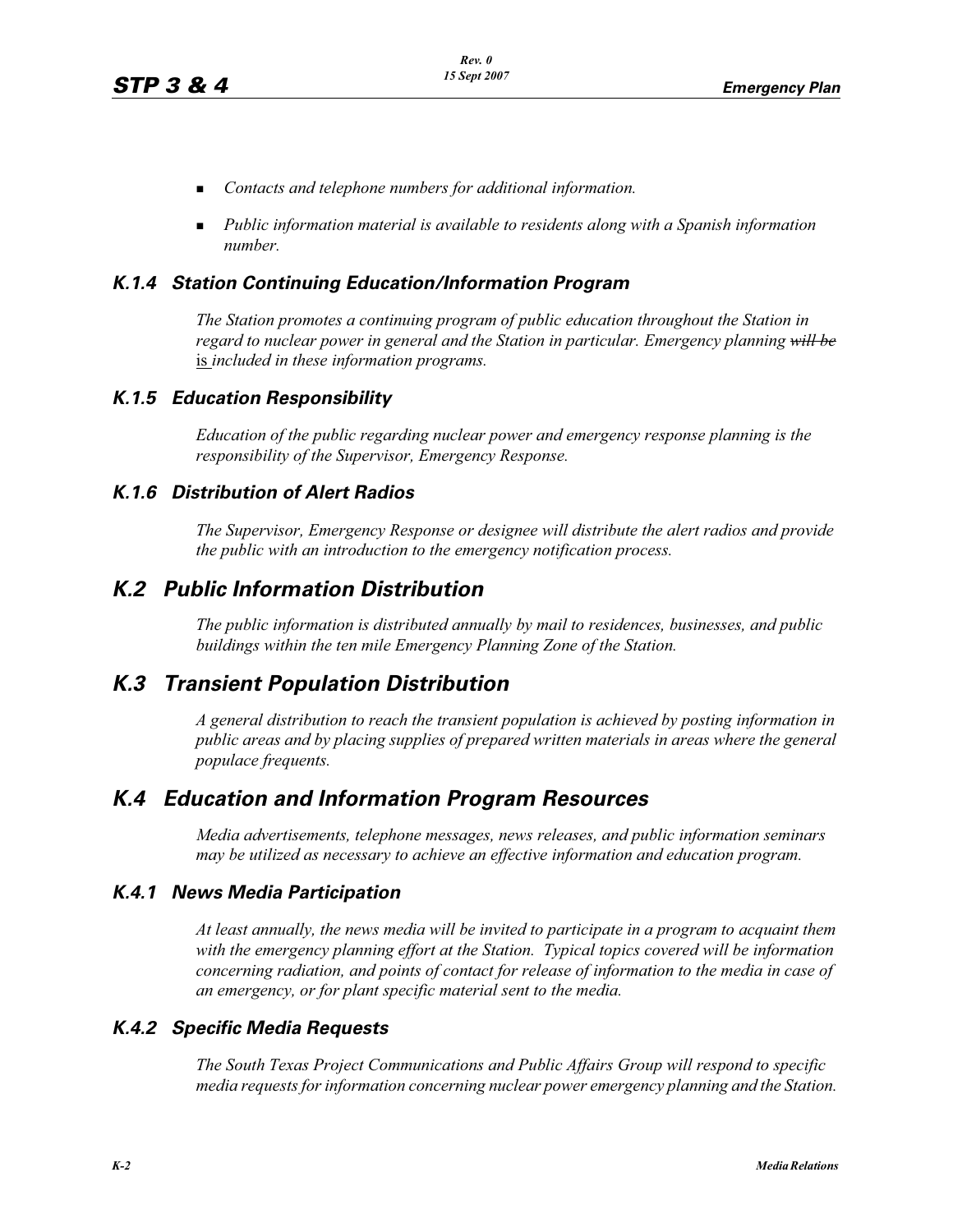## *K.5 Media Information Organization*

*It is the policy of the Station to provide prompt and accurate information to the public for events that may affect or simply interest the nearby community and the public at large.* 

#### *K.5.1 Normal Events and Unusual Events Release*

*News releases during declared Unusual Events will be issued by the South Texas Project Communications and Public Affairs Group.* 

#### *K.5.2 Early Information Release*

*During an Alert or Higher event, prior to activation of the Joint Information Center, The Site Public Affairs Coordinator or an individual from the South Texas Project Communications and Public Affairs Group will support the Emergency Director issuing press releases.* 

#### *K.5.3 Joint Information Center Activation*

*The Joint Information Center is staffed at the declaration of an Alert and may be activated at the discretion of the Emergency Director. The Joint Information Center shall be activated at a Site Area Emergency or General Emergency. After the activation of the Joint Information Center, all news releases concerning the emergency at the Station shall be issued from the Joint Information Center. These information releases shall be the basis for information provided to the Station and employees, government groups, other utilities, and industry groups, as well as media outlets and the media representatives located at the Joint Information Center. Figure K-1 provides a typical layout of the Joint Information Center.* 

#### *K.5.4 Media Response/Rumor Control Manager*

*Media and public inquiries will be handled by the South Texas Project Communications and Public Affairs Personnel and STPNOC Co-Owners while the on-duty emergency response organization is enroute to the Joint Information Center. The Co-Owners will be contacted and provided information to answer media and public inquiries and to direct the media to the Joint Information Center.*

#### *K.5.5 Company Spokesperson*

*The Company Spokesperson is the primary spokesperson for the Station and together with the Joint Information Center Director shall remain responsible for the consistency of the information released. The Joint Information Center Director and/or the Emergency Director may select individuals to address the public on behalf of the Station as their respective expertise is needed.* 

## *K.6 News Releases*

*News releases are issued periodically from the Joint Information Center under the direction of the Company Spokesperson. The Staff Writer will obtain information from the Site Public Affairs Coordinator. Information will be drafted into news releases and coordinated with federal, state and county public information officers for release.*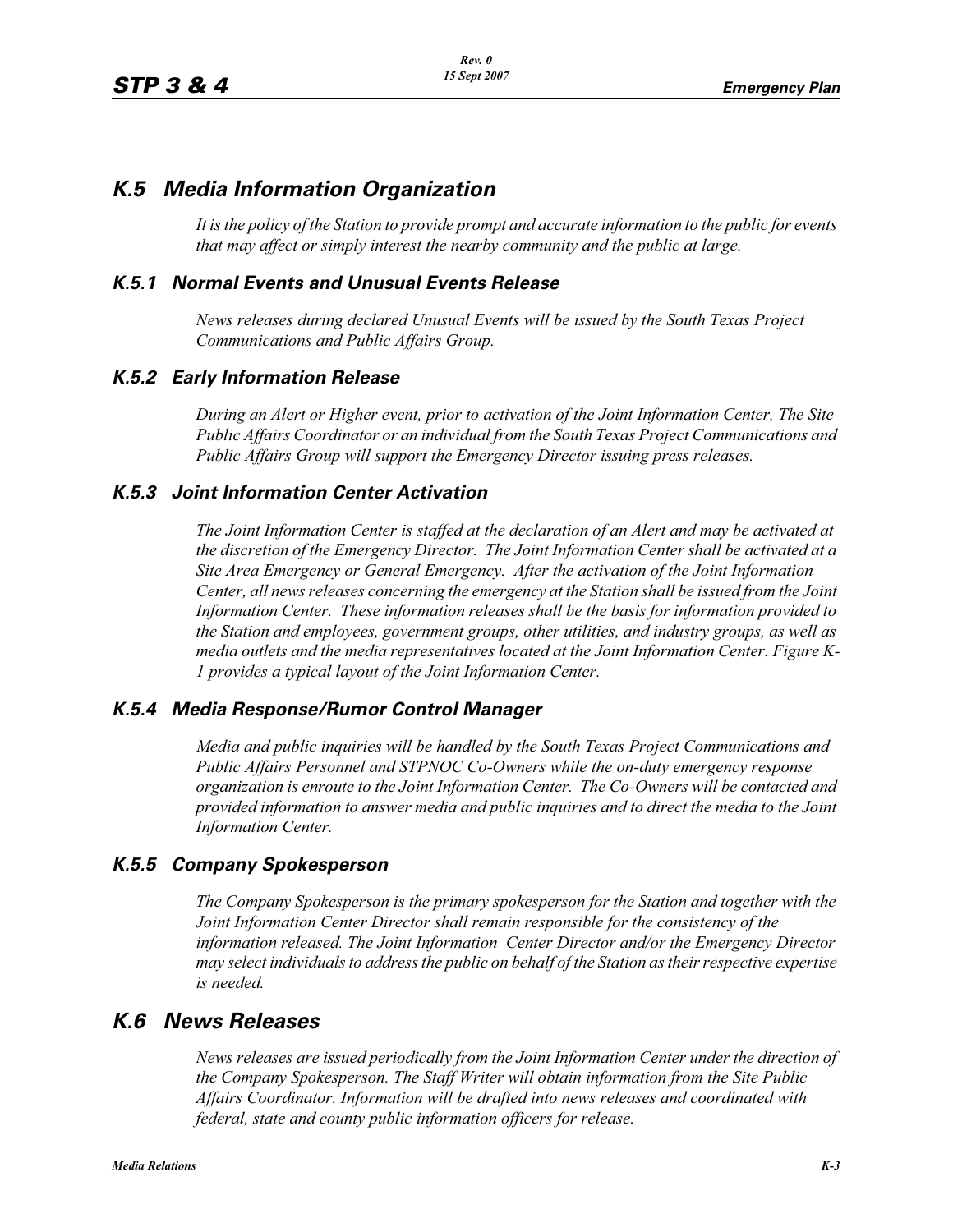## *K.7 News Conferences*

*News conferences will be held periodically at the Joint Information Center* when activated *during a declared emergency at the Station involving a Site Area Emergency or General Emergency.* 

- - *Federal, State, and County authorities are invited to have representatives and spokespersons present at news conferences.*
- **Prior to each news conference or news release, the representatives of the Station, the** *Station owners, Federal, State, and local public information officers shall have the information to be released available for review.*
- **Media kits, containing maps, photographs, and Station historical background may be** *available for distribution at news conferences as needed.*

## *K.8 Media Requests*

*Any special media requests for specific interviews, visits to the Station or Control Room simulator, video tapes or films of the Control Room, and other unusual requests will be coordinated by the Media Relations Manager through the Site Public Affairs Coordinator.* 

- -*Appropriate Station personnel can be made available for special background interviews.*
- - *Special requests may be refused if they impact the Station security or safety programs or if the Emergency Director believes that media personnel may be placed in a situation of unnecessary hazard.*

## *K.9 Information Flow*

*During a declared emergency, the flow of factual information to employees and the public is critical. To ensure that the reports issued and disseminated about the Station are true and factual, the following rumor control program is established when the Joint Information Center is activated or earlier, if deemed necessary by the Joint Information Center Director.* 

### *K.9.1 Rumor Control*

*Under the direction of Media Monitoring/Rumor Control Manager, media monitors in the Joint Information Center shall monitor radio, television, and newspapers for misleading or erroneous information. In addition, under the direction of the Media Monitoring/Rumor Control Manager, Rumor Control Monitors in the Joint Information Center shall answer public telephone inquiries. The Media Monitoring/Rumor Control Manager is located in the Rumor Control Room at the Joint Information Center.* 

- - *The Rumor Control Monitors and Media Monitors shall collect and consolidate rumors/misinformation and inform the applicable position or agency.*
- - *Rumor/misinformation shall be interpreted and discussed to coordinate appropriate responses and for immediate knowledge of what information is being released to the public from all parties.*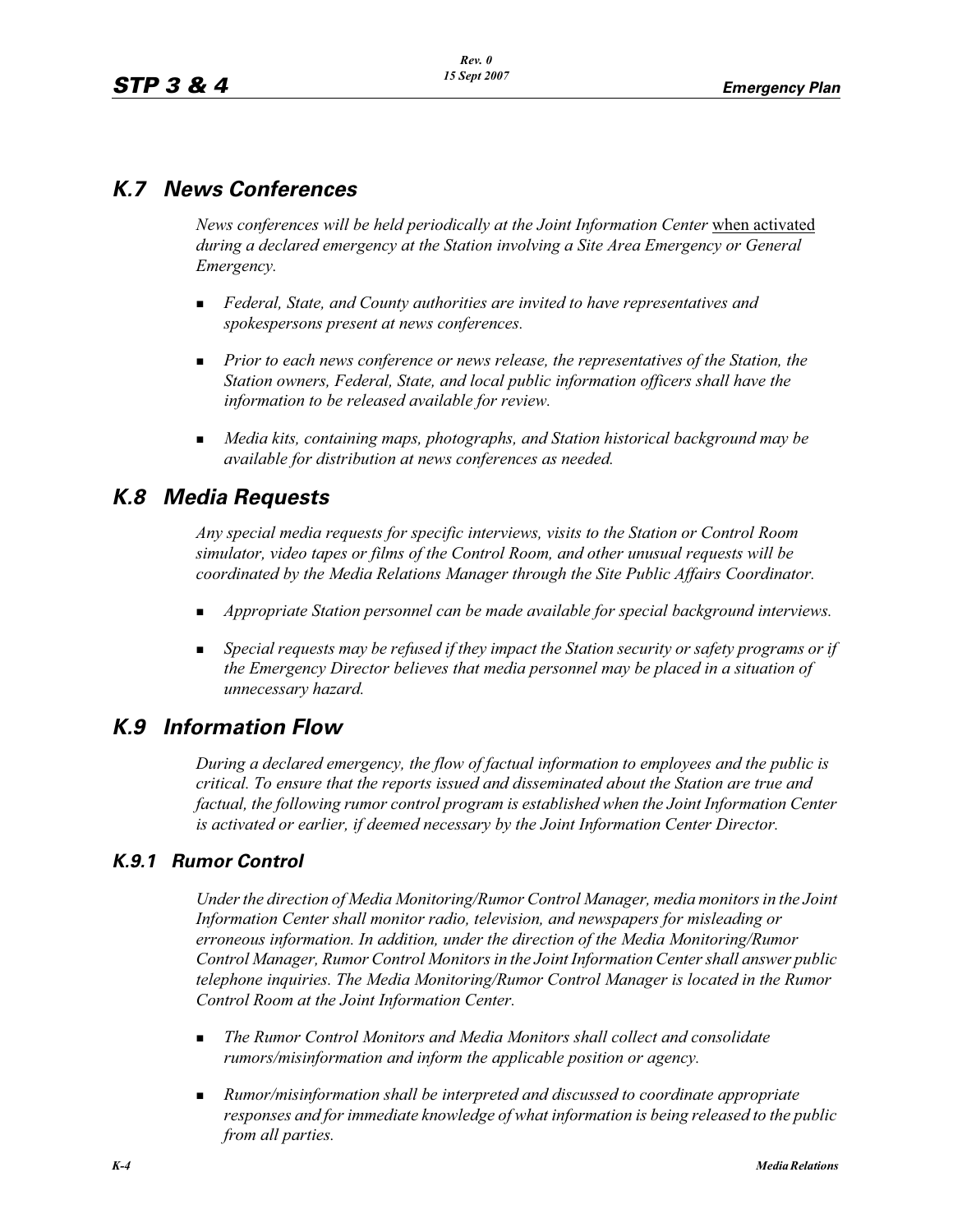- *The Co-Owners shall collect and consolidate rumors/ misinformation from customer service telephone operators and district offices and provide these rumors to the appropriate individual at the Joint Information Center.*

### *K.9.2 Misinformation Handling*

*State and County representatives shall handle misinformation relating to offsite conditions, including recommended protective measures.* 

*The Station shall address misinformation regarding Station/utility rumors. Rumors and incorrect information shall be addressed at news conferences when necessary.* 

*The Station shall also discuss information addressed in the news releases regarding protective action recommendations.* 

## *K.10 Joint Information Center*

*The Joint Information Center shall be operated as a joint information center where the Station, the State, County, and Federal Public Information Officers shall coordinate information, issue news bulletins, and participate in joint news briefings. 0ERP01-ZV-OF02, Joint Information Center Activation, Operation, and Deactivation describes how the Joint Information Center information is disseminated.*

*The Joint Information Center provides a spokesperson work area for Station, state, county, and federal public information officers. The entire Best Western Matagorda Hotel and Conference Center is available as the Joint Information Center, via a letter of agreement and contract; therefore, if private work areas are needed, space can be made available. Telecommunications facilities shall be available to include, but not be limited to:* 

- -*Telephone links, with long distance capabilities;*
- -*Telecopiers with nationwide capability; and,*
- -*Radio and television hookups (for viewing) with cable television availability.*